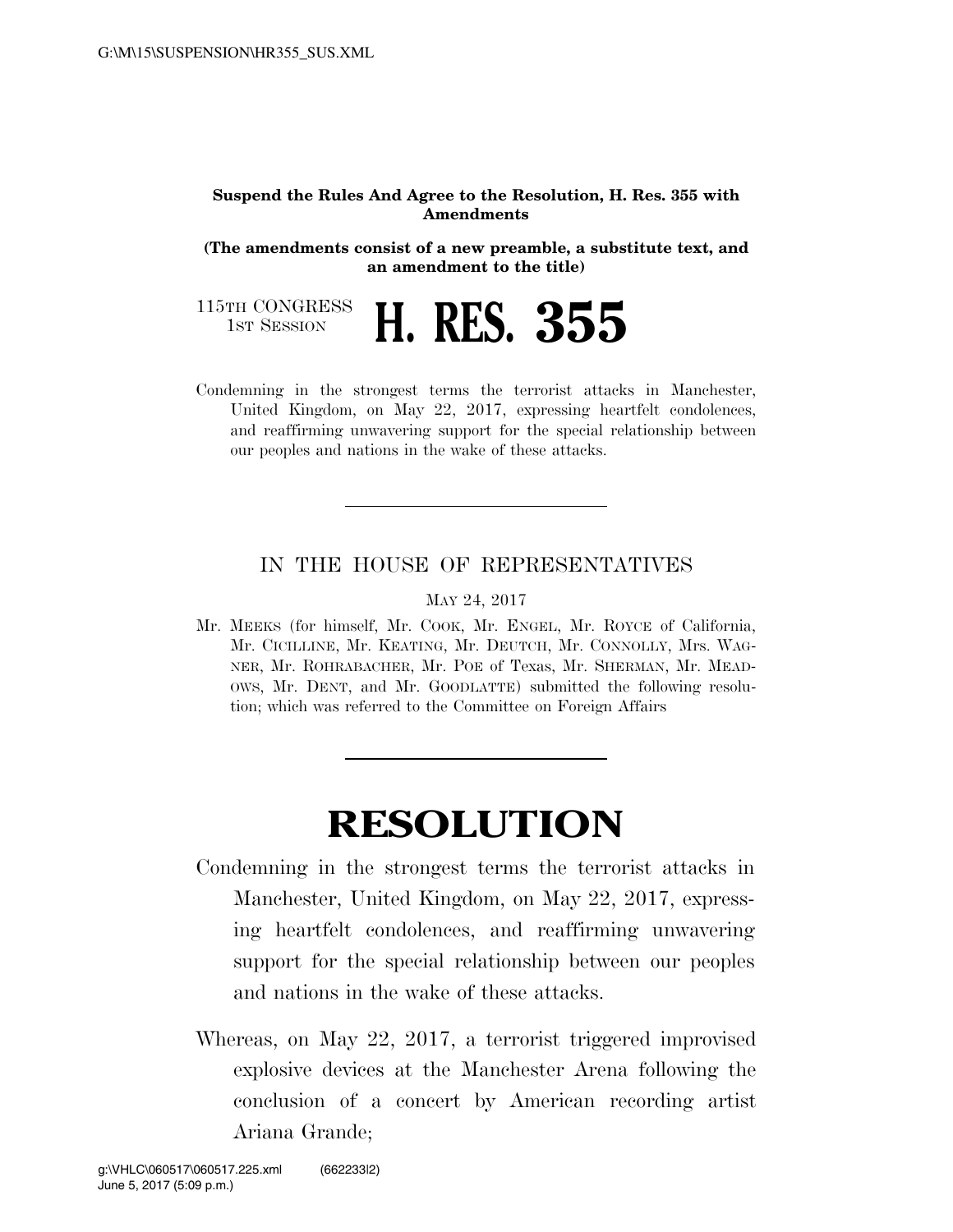- Whereas the blasts took the lives of at least 22 people, and seriously injured 59, many of whom were children;
- Whereas British officials are continuing to investigate the bombing to determine whether it was perpetrated by a lone individual or by a terrorist network;
- Whereas, on May 23, 2017, the Islamic State of Iraq and Syria (ISIS) claimed responsibility for the attacks and threatened further attacks;
- Whereas on June 3, 2017, three terrorists drove a van into pedestrians on London Bridge before committing multiple stabbing attacks against innocent bystanders in the Borough Market area of London;
- Whereas British police quickly arrived at the scene and successfully ended the terrorist attack;
- Whereas at least seven people were killed, and more than 48 wounded in the terrorist attack;
- Whereas British police continue to investigate the incident to ensure that all involved in planning or supporting the attack are brought to justice;
- Whereas the horrific attacks at the Manchester Arena and in London are the latest in a series of deadly assaults by ISIS in Europe in recent years;
- Whereas British first responders reacted swiftly and heroically to both attacks, taking immediate measures to secure the areas and care for the wounded in ways that prevented further loss of life;
- Whereas Prime Minister Theresa May stated on May 23, 2017, that ''all acts of terrorism are cowardly attacks on innocent people but this attack stands out for its appalling, sickening cowardice, deliberately targeting innocent,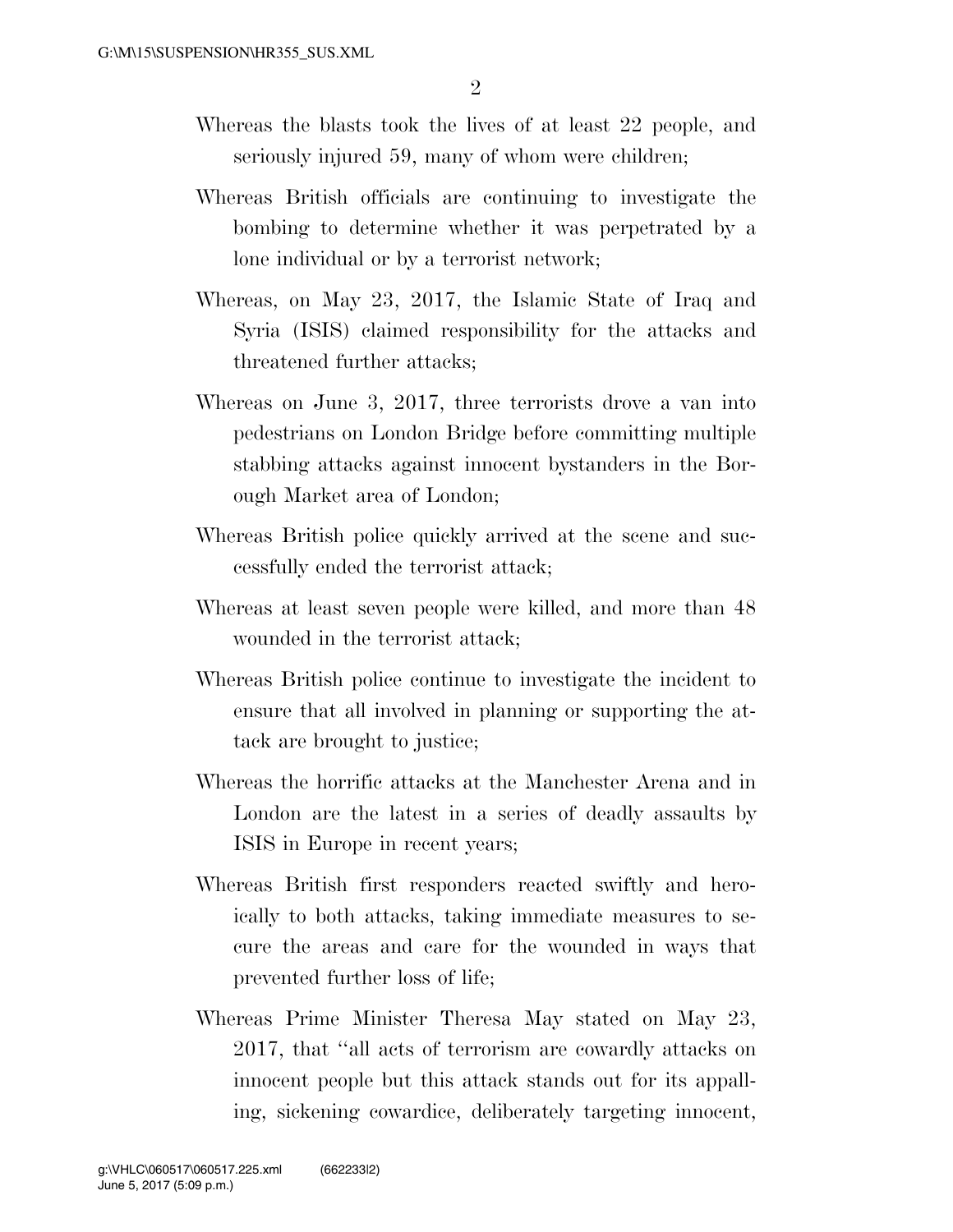3

defenseless children and young people'' and paid tribute to ''the spirit of Manchester and the spirit of Britain, a spirit that through years of conflict and terrorism has never been broken and will never be broken.'';

- Whereas President Donald Trump condemned those who perpetrated the attacks and offered any and all assistance to the United Kingdom as it investigates these attacks and works to bring the terrorists to justice; and
- Whereas the United Kingdom has been a steadfast ally to the United States: Now, therefore, be it
	- 1 *Resolved,* That the House of Representatives—
	- 2 (1) condemns the recent terrorist attacks in 3 Manchester, United Kingdom, on May 22, 2017, and 4 in London, United Kingdom, on June 3, 2017, and 5 extends its deepest sympathies to all those affected 6 by these tragedies;
- 7 (2) reaffirms the American commitment to the 8 special relationship with the United Kingdom, and 9 supports the efforts of the British Government to 10 bring all those involved with these heinous attacks to 11 justice;
- 12 (3) appreciates the significant efforts by the 13 United Kingdom to combat terrorism;
- 14 (4) recognizes the persistent and growing threat 15 posed by Islamist terrorist groups worldwide, and re-16 affirms the commitment of the United States to the